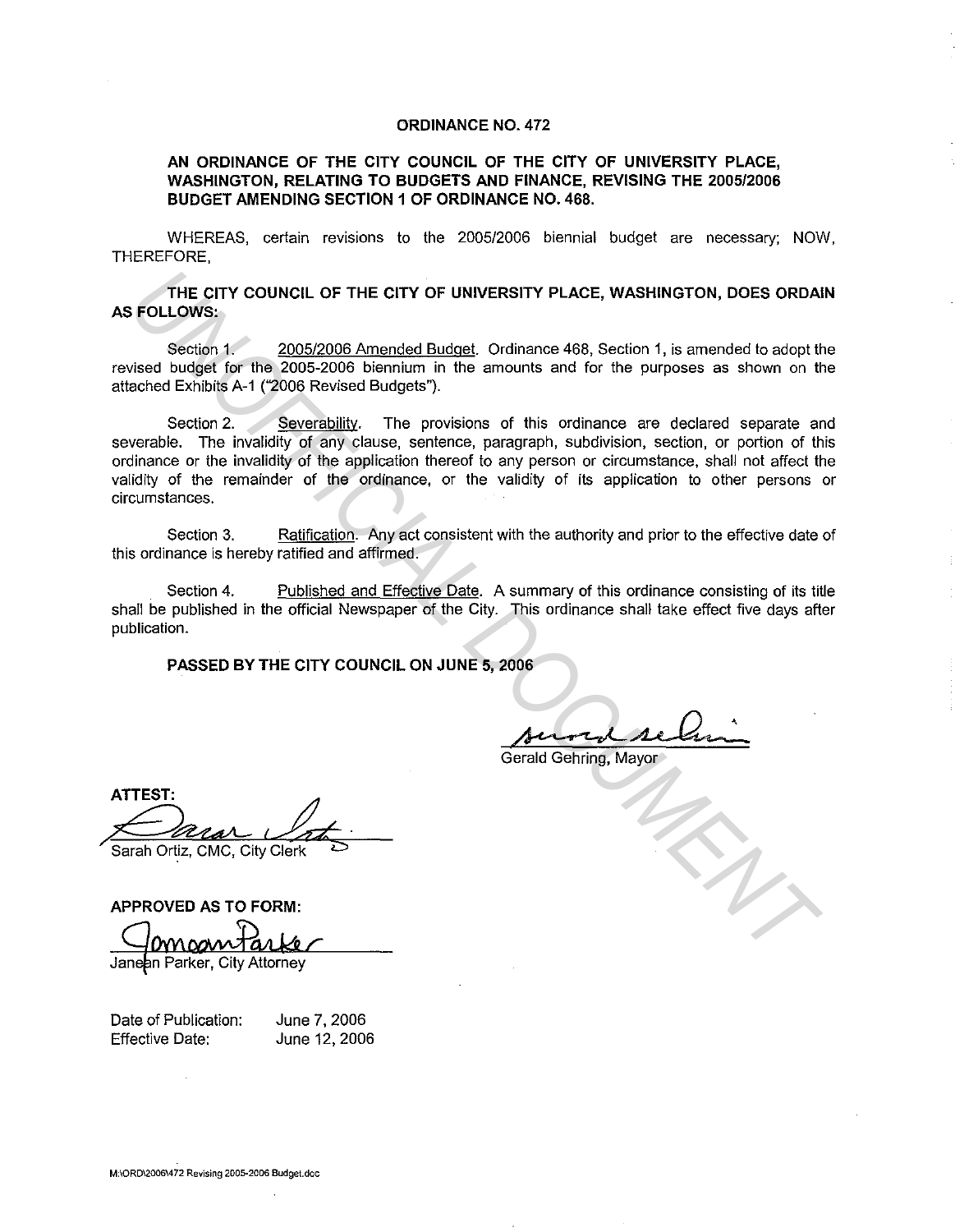## EXHIBIT A CITY OF UNIVERSITY PLACE 2006 Revised Budget

| <b>CITY OF UNIVERSITY PLACE</b><br>2006 Revised Budget |                                                                                                                                                                          |              |                |                            |                  |                       |                                  |                     |    |                                 |
|--------------------------------------------------------|--------------------------------------------------------------------------------------------------------------------------------------------------------------------------|--------------|----------------|----------------------------|------------------|-----------------------|----------------------------------|---------------------|----|---------------------------------|
|                                                        |                                                                                                                                                                          |              |                | <b>REVENUES</b>            |                  |                       | <b>EXPENDITURES</b>              |                     |    |                                 |
|                                                        |                                                                                                                                                                          |              |                | & OTHER<br><b>SOURCES!</b> |                  |                       | <b>&amp;OTHER</b><br><b>USES</b> | <b>THIULIHUSSES</b> |    | <b>ENDING</b><br><b>BALANCE</b> |
|                                                        |                                                                                                                                                                          |              |                |                            |                  |                       |                                  |                     |    |                                 |
|                                                        | <b>FUND</b>                                                                                                                                                              |              | Adopted        | Adjust                     | Revised          | Adopted               | <b>Adjust</b>                    | Revised             |    | <b>Balance</b>                  |
| Operating                                              |                                                                                                                                                                          |              |                |                            |                  |                       |                                  |                     |    |                                 |
| General                                                |                                                                                                                                                                          |              |                |                            |                  |                       |                                  |                     |    |                                 |
| 001                                                    | General                                                                                                                                                                  | \$           | 14,716,610 \$  |                            | \$<br>14,716,610 | 13.474,017 \$<br>\$   | 100,000                          | 13,574,017<br>- \$  | \$ | 1,142,593                       |
|                                                        | <b>Special Revenue</b>                                                                                                                                                   |              |                |                            |                  |                       |                                  |                     |    |                                 |
| 101                                                    | Street                                                                                                                                                                   | \$           | 1,765,446      |                            | 1,765,446        | 1,580,478             |                                  | 1,580,478           |    | 184,968                         |
| 102                                                    | <b>Arterial Street</b>                                                                                                                                                   | \$           | 228,258        |                            | 228,258          | 207,736               |                                  | 207,736             |    | 20,522                          |
| 103                                                    | Real Estate Excise Tax                                                                                                                                                   | \$           | 1,238,703      |                            | 1,238,703        | 1,115,000             |                                  | 1,115,000           |    | 123,703                         |
| 120                                                    | Path & Trails                                                                                                                                                            | S            | 41,964         |                            | 41,964           |                       |                                  |                     |    | 41,964                          |
| 140                                                    | Surface Water Mgmt                                                                                                                                                       | S            | 2,183,206      |                            | 2,183,206        | 2,050,059             |                                  | 2.050,059           |    | 133,147                         |
| 188                                                    | Strategic Reserve                                                                                                                                                        | \$           | 717,981        |                            | 717,981          |                       |                                  |                     |    | 717,981                         |
|                                                        | <b>Sub-total Special Revenue</b>                                                                                                                                         | S            | 6,175,558      |                            | 6,175,558        | 4,953,273             |                                  | 4,953,273           |    | 1,222,285                       |
| Debt Service                                           |                                                                                                                                                                          |              |                |                            |                  |                       |                                  |                     |    |                                 |
| 201                                                    | Debt Service                                                                                                                                                             | \$           | 1,978,625      |                            | 1,978,625        | 1,259,008             |                                  | 1,259,008           |    | 719,617                         |
|                                                        | Sub-total Debt Service Funds                                                                                                                                             | S            | 1,978,625      |                            | 1,978,625        | 1,259,008             |                                  | 1,259,008           |    | 719,617                         |
|                                                        | Total Operating                                                                                                                                                          | W            | 22,870,793     |                            | 22.870.793       | $S = 19,686,298$<br>K | 100.000                          | 19,786,298          |    | 3.084.495                       |
|                                                        | Capital Improvement                                                                                                                                                      |              |                |                            |                  |                       |                                  |                     |    |                                 |
| 301                                                    | Parks CIP                                                                                                                                                                | \$           | 969,698        | $\blacksquare$             | 969,698          | 969,698               |                                  | 969,698             |    |                                 |
| 302                                                    | Public Works CIP                                                                                                                                                         | \$           | 14,758,709     | 1,067,000                  | 15,825,709       | 14,758,709            | 1,067,000                        | 15,825,709          |    |                                 |
| 303                                                    | Municipal Facilities CIP                                                                                                                                                 | £.           | 49,397         | ÷                          | 49,397           | 49,397                |                                  | 49,397              |    |                                 |
| 304                                                    | Surface Water Mgmt CIP                                                                                                                                                   | \$           | $\blacksquare$ |                            |                  |                       |                                  |                     |    |                                 |
|                                                        | Sub-total CIP                                                                                                                                                            | $\mathbf{S}$ | 15,777,804     | 1,067,000                  | 16,844,804       | 15,777,804            | 1,067,000                        | 16,844,804          |    |                                 |
| Internal Service                                       |                                                                                                                                                                          |              |                |                            |                  |                       |                                  |                     |    |                                 |
| 501                                                    | Fleet & Equipment                                                                                                                                                        | £.           | 1,243,736      |                            | 1,243,736        | 514,130               | 500,000                          | 1,014,130           |    | 229,606                         |
| 502                                                    | Information Technology & Services                                                                                                                                        | S            | 973,638        |                            | 973,638          | 737,083               |                                  | 737,083             |    | 236,555                         |
| 506                                                    | Risk Management                                                                                                                                                          | S            | 313,052        |                            | 313,052          | 255,150               |                                  | 255,150             |    | 57,902                          |
|                                                        | Sub-total Internal Service                                                                                                                                               | S            | 2,530,426      |                            | 2,530,426        | 1,506,363             | 500,000                          | 2,006,363           |    | 524,063                         |
|                                                        | Non-Annually Budgeted                                                                                                                                                    |              |                |                            |                  |                       |                                  |                     |    |                                 |
| 150                                                    | Donations and Gifts to University Place                                                                                                                                  | \$           | 61,089         |                            | 61,089           | 61,089                |                                  | 61,089              |    |                                 |
|                                                        | <b>Sub-total Non-Annually Budgeted</b>                                                                                                                                   | \$           | 61,089         |                            | 61,089           |                       |                                  | 61,089              |    |                                 |
|                                                        | <b>SILLIAN 316081558</b><br><b>Maria Andrew Collaboration</b><br>5 41,240,112<br>$S = 42.307(112)$<br>S 36,970,465 S 1,667,000<br>38,698,554<br>1.067.000<br><b>IMIR</b> |              |                |                            |                  |                       |                                  |                     |    |                                 |

 $\sim$ 

 $\sim$ 

 $\sim 10^{-1}$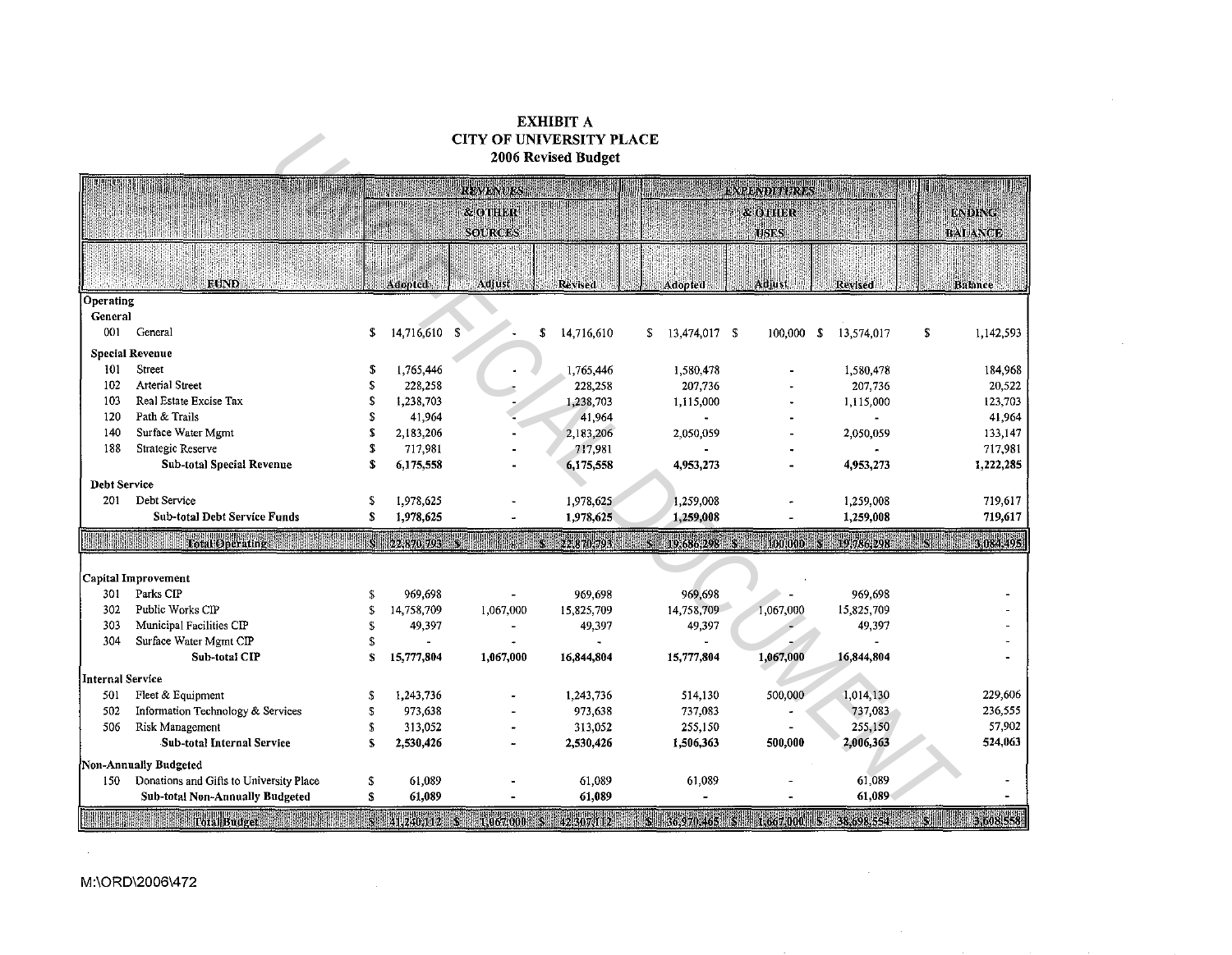| <b>Description</b>                                                                                                     | Experientines & Other Uses -2006 maintains<br>Account<br>Number                      | Amount                                      | Description                                         | Account<br>Number                                      | Amount |
|------------------------------------------------------------------------------------------------------------------------|--------------------------------------------------------------------------------------|---------------------------------------------|-----------------------------------------------------|--------------------------------------------------------|--------|
| <b>OPERATING FUNDS</b><br>General Fund (001)                                                                           |                                                                                      |                                             |                                                     | 001-000-308-10-000                                     |        |
| Transfer to PW CIP-Town Center<br>Deputy CM Salary savings<br>Plans Examiner salary savings<br>Police Salaries Savings | 001-990-597-42-552<br>001-021-513-10-110<br>001-053-559-60-110<br>001-091-521-22-518 | 290,000<br>(60,000)<br>(60,000)<br>(70,000) | Beginning Fund Balance (\$)                         |                                                        |        |
| <b>Total General Fund Adjustment</b>                                                                                   |                                                                                      | 100,000                                     |                                                     | <b>Total General Fund Adjustment</b>                   |        |
| Street Fund (101)                                                                                                      |                                                                                      |                                             | Beginning Fund Balance (\$0)                        | 101-000-308-10-000                                     |        |
| <b>Total Street Fund Adjustment</b>                                                                                    |                                                                                      |                                             |                                                     | <b>Total Street Fund Adjustment</b>                    |        |
| Arterial Street Fund (102)                                                                                             |                                                                                      |                                             | Beginning Fund Balance (\$)                         | 102-000-308-10-000                                     |        |
|                                                                                                                        |                                                                                      |                                             | <b>Total Arterial Street Fund Adjustment</b>        |                                                        |        |
| Real Estate Excise Tax Fund (103)                                                                                      |                                                                                      |                                             |                                                     |                                                        |        |
|                                                                                                                        |                                                                                      |                                             | Beginning Fund Balance (\$)                         | 103-000-308-10-000                                     |        |
| Total Real Estate Excise Tax Fund Adjustment                                                                           |                                                                                      |                                             | <b>Total Real Estate Excise Tax Fund Adjustment</b> |                                                        |        |
| Path & Trails Reserve Fund (120)                                                                                       |                                                                                      |                                             | Beginning Fund Balance (\$)                         | 120-000-308-10-000                                     |        |
| Total Path & Trails Reserve Fund Adjustment                                                                            |                                                                                      |                                             |                                                     | <b>Total Path &amp; Trails Reserve Fund Adjustment</b> |        |
| Surface Water Management Fund (140)                                                                                    |                                                                                      |                                             | Beginning Fund Balance (\$0)                        | 140-000-308-10-000                                     |        |
| Loan to PW CIP/Town Center<br>Reduce SWM Trfr to PW CIP                                                                | 140-089-581-10-001<br>140-089-597-42-552                                             | 500,000<br>(500,000)                        |                                                     |                                                        |        |
| <b>Total SWM Fund Adjustment</b>                                                                                       |                                                                                      | <b>Total SWM Fund Adjustment</b>            |                                                     |                                                        |        |
| <b>Strategic Reserve Fund (188)</b>                                                                                    |                                                                                      |                                             | Beginning Fund Balance (\$)                         | 188-000-308-10-000                                     |        |
| <b>Total Strategic Reserve Fund Adjustment</b>                                                                         |                                                                                      |                                             | <b>Total Strategic Reserve Fund Adjustment</b>      |                                                        |        |
| Debt Service Fund (201)                                                                                                |                                                                                      |                                             | Beginning Fund Balance (\$)                         | 201-000-308-10-000                                     |        |

----------

 $\sim 10^7$ 

...

 $\overline{\phantom{a}}$ 

 $\sim 10^{-1}$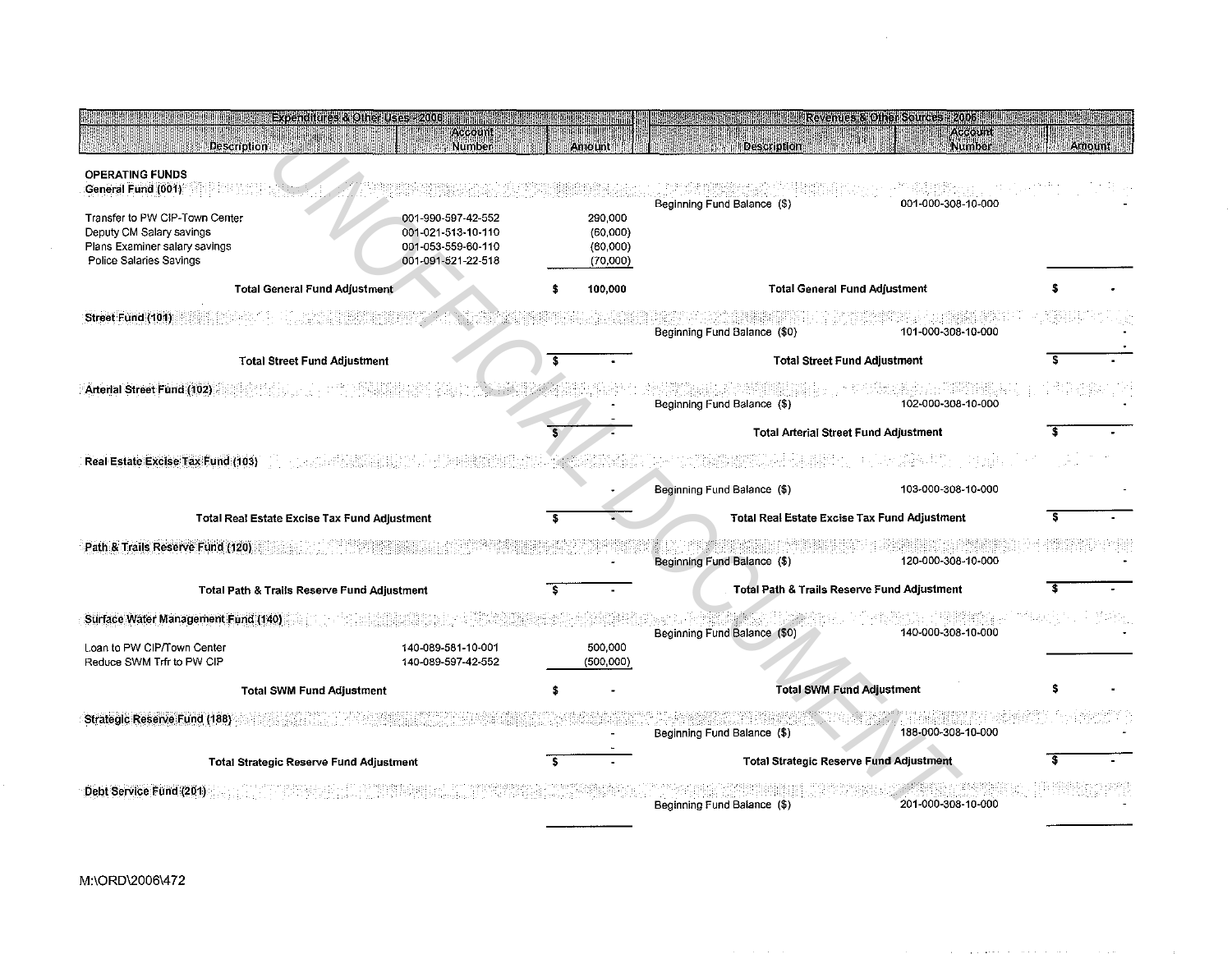| Delay to 2007/Cirque Park                                     | 301-105-594-76-630 |   | (154, 500)             | Beginning Fund Balance (\$) .                     | 301-000-308-10-000 |            |
|---------------------------------------------------------------|--------------------|---|------------------------|---------------------------------------------------|--------------------|------------|
| Delay to 2007/Homestead Park                                  | 301-102-594-76-630 |   | (107,000)              |                                                   |                    |            |
| Delay to 2007/Park Signage                                    | 301-113-594-76-630 |   | (8,000)                |                                                   |                    |            |
| Delay to 2007/Woodside Pond                                   | 301-108-594-76-411 |   | (7,500)                |                                                   |                    |            |
| Loan to PW CIP/Town Center                                    | 301-000-581-10-001 |   | 277,000                |                                                   |                    |            |
| <b>Total Parks CIP Fund Adjustment</b>                        |                    |   |                        | <b>Total Parks CIP Fund Adjustment</b>            |                    |            |
| Public Works CIP Fund (302)                                   |                    |   |                        | Beginning Fund Balance (\$)                       |                    |            |
| Mass Grading                                                  | 302-163-558-10-650 |   | 250,000                | Loan From Vehicle Mtce Fund                       | 302-163-381-10-002 | 500,000    |
| Town Center Demolition                                        | 302-163-558-10-650 |   | 200,000                | Loan From SWM Fund                                | 302-163-381-10-001 | 500,000    |
| Design of Parking NE Structure                                | 302-163-558-10-410 |   | 142,000                | Reduce Trfr in from SWM Fund                      | 302-000-397-10-004 | (500, 000) |
| Design of Street and Plaza                                    | 302-175-595-30-410 |   | 195,000                | Transfer from General Fund                        | 302-163-397-10-001 | 290,000    |
| Interim Library/Napa Rent/Moving Costs                        | 302-163-558-10-410 |   | 170,000                | Loan from Parks CIP Fund                          | 302-163-381-10-003 | 277,000    |
| Olympic Terrace Purchase                                      | 302-163-558-10-410 |   | 100,000                |                                                   |                    |            |
| Design of E Parking Structure                                 | 302-163-558-10-410 |   | 350,000                |                                                   |                    |            |
| Pond Decommission                                             | 302-163-558-10-650 |   | 100,000                |                                                   |                    |            |
| Legal/DDA                                                     | 302-163-558-10-410 |   | 60,000                 |                                                   |                    |            |
| Delay to 07/67th Avenue Improvements                          | 302-113-595-30-650 |   | (49,000)               |                                                   |                    |            |
| Delay to 07/Bridgeport 3/4                                    | 302-146-595-30-635 |   | (200,000)              |                                                   |                    |            |
| Delay to 07/Citywide Arterial Street Lighting                 | 302-106-595-30-650 |   | (31,000)               |                                                   |                    |            |
| Delay to 07/Neighborhood CIP                                  | 302-179-595-30-650 |   | (120,000)              |                                                   |                    |            |
| Delay to 07/Overlay<br>Total Public Works CIP Fund Adjustment | 302-134-595-30-650 |   | (100,000)<br>1.067.000 | <b>Total Public Works CIP Fund Adjustment</b>     |                    | 1.067.000  |
|                                                               |                    |   |                        |                                                   |                    |            |
| Municipal Facilities Fund (303)                               |                    |   |                        | Beginning Fund Balance (\$0)                      | 303-000-308-10-000 |            |
| <b>Total Municipal Facilities Fund Adjustment</b>             |                    |   |                        | <b>Total Municipal Facilities Fund Adjustment</b> |                    |            |
| TOTAL CAPITAL IMPROVEMENT FUNDS                               |                    | s | 1,067,000              | TOTAL CAPITAL IMPROVEMENT FUNDS                   |                    | 1,067,000  |
| <b>INTERNAL SERVICE FUNDS</b>                                 |                    |   |                        |                                                   |                    |            |
| Fleet & Equipment Replacement Fund (501)                      |                    |   |                        | Beginning Fund Balance (\$)                       | 501-000-308-10-000 |            |
| Interfund Loan to PW CIP/Town Center                          | 501-000-381-10-001 |   | 500,000                |                                                   |                    |            |
| Total Fleet & Equip Replace Fund Adjustment                   |                    |   | 500,000                | Total Fleet & Equip Replace Fund Adjustment       |                    |            |
| Information Technology & Services Fund (502)                  |                    |   |                        | Beginning Fund Balance (\$)                       | 502-000-308-10-000 |            |
|                                                               |                    |   |                        |                                                   |                    |            |

 $\label{eq:2.1} \frac{1}{\sqrt{2\pi}}\frac{1}{\sqrt{2\pi}}\frac{1}{\sqrt{2\pi}}\left(\frac{1}{\sqrt{2\pi}}\frac{1}{\sqrt{2\pi}}\right)^2\frac{1}{\sqrt{2\pi}}\frac{1}{\sqrt{2\pi}}\frac{1}{\sqrt{2\pi}}\frac{1}{\sqrt{2\pi}}\frac{1}{\sqrt{2\pi}}\frac{1}{\sqrt{2\pi}}\frac{1}{\sqrt{2\pi}}\frac{1}{\sqrt{2\pi}}\frac{1}{\sqrt{2\pi}}\frac{1}{\sqrt{2\pi}}\frac{1}{\sqrt{2\pi}}\frac{1}{\sqrt{2\pi}}\$ 

 $\sim 10^{-1}$ 

 $\label{eq:2.1} \frac{1}{\sqrt{2}}\int_{\mathbb{R}^3}\frac{1}{\sqrt{2}}\left(\frac{1}{\sqrt{2}}\right)^2\left(\frac{1}{\sqrt{2}}\right)^2\left(\frac{1}{\sqrt{2}}\right)^2\left(\frac{1}{\sqrt{2}}\right)^2\left(\frac{1}{\sqrt{2}}\right)^2\left(\frac{1}{\sqrt{2}}\right)^2\left(\frac{1}{\sqrt{2}}\right)^2.$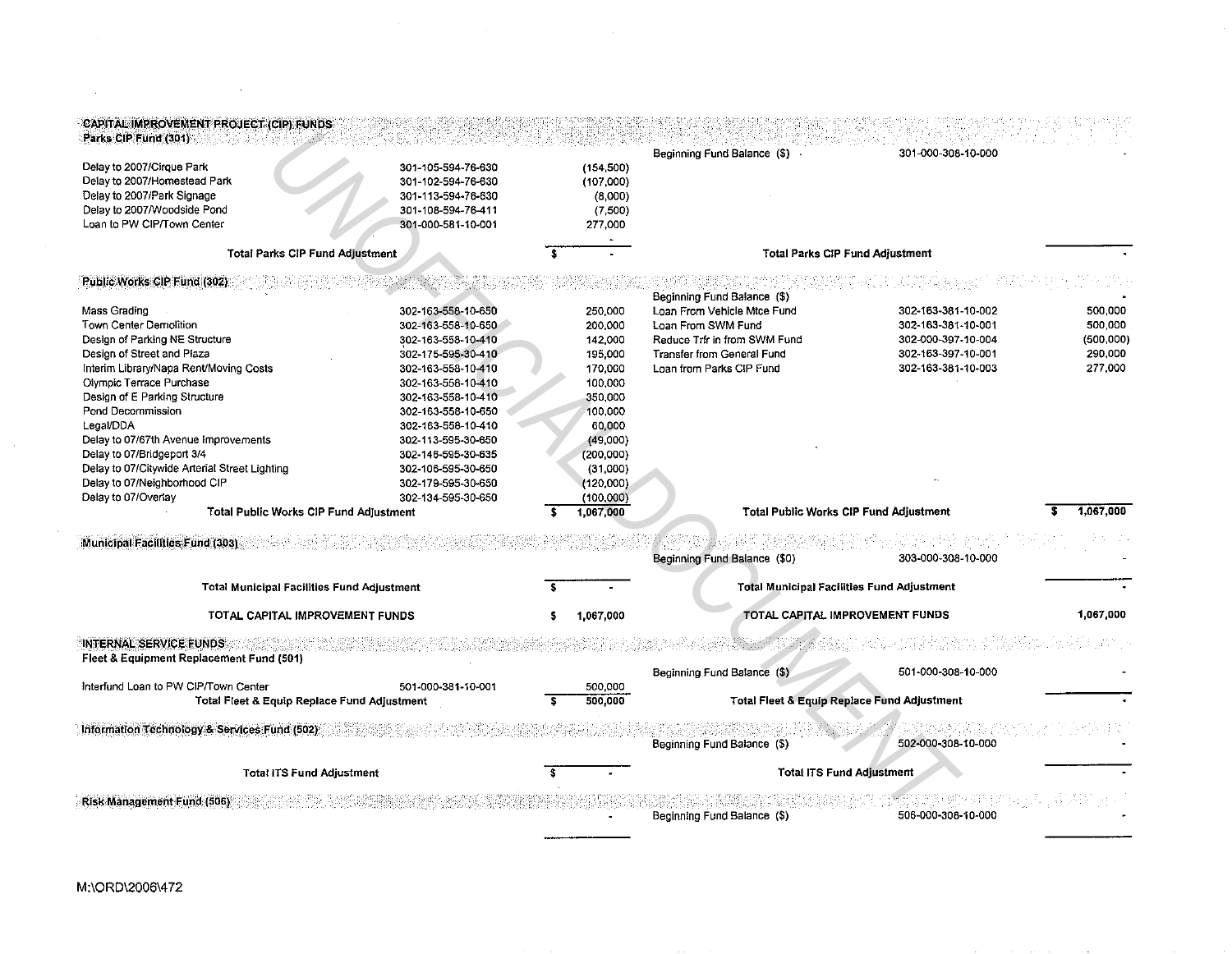| <b>Total Risk Mgmt Fund Adjustment</b> |                 | <b>Total Risk Mgmt Fund Adjustment</b>                 |           |
|----------------------------------------|-----------------|--------------------------------------------------------|-----------|
| TOTAL INTERNAL SERVICE FUNDS           | 500,000<br>\$   | TOTAL INTERNAL SERVICE FUNDS                           |           |
| <b>NON-ANNUALLY BUDGETED FUNDS</b>     |                 |                                                        |           |
| Donations Fund (150)                   |                 | Beginning Fund Balance (\$61088)<br>150-000-308-10-000 |           |
| <b>Total Donations Fund Adjustment</b> | s               | <b>Total Donations Fund Adjustment</b>                 |           |
| TOTAL NON-ANNUALLY BUDGETED FUNDS      |                 | TOTAL NON-ANNUALLY BUDGETED FUNDS                      |           |
| <b>GRAND TOTAL</b>                     | 1,667,000<br>-S | <b>GRAND TOTAL</b>                                     | 1,067,000 |
|                                        |                 |                                                        |           |
|                                        |                 |                                                        |           |
|                                        |                 |                                                        |           |
|                                        |                 |                                                        |           |
|                                        |                 |                                                        |           |
|                                        |                 |                                                        |           |
|                                        |                 |                                                        |           |
|                                        |                 |                                                        |           |
|                                        |                 |                                                        |           |
|                                        |                 |                                                        |           |
|                                        |                 |                                                        |           |
|                                        |                 |                                                        |           |
|                                        |                 |                                                        |           |
|                                        |                 |                                                        |           |
|                                        |                 |                                                        |           |
|                                        |                 |                                                        |           |
|                                        |                 |                                                        |           |
|                                        |                 |                                                        |           |
|                                        |                 |                                                        |           |
|                                        |                 |                                                        |           |
|                                        |                 |                                                        |           |

## M:\ORD\20061472

 $\label{eq:2} \frac{1}{2}\sum_{i=1}^n\frac{1}{2}\sum_{j=1}^n\frac{1}{2}\sum_{j=1}^n\frac{1}{2}\sum_{j=1}^n\frac{1}{2}\sum_{j=1}^n\frac{1}{2}\sum_{j=1}^n\frac{1}{2}\sum_{j=1}^n\frac{1}{2}\sum_{j=1}^n\frac{1}{2}\sum_{j=1}^n\frac{1}{2}\sum_{j=1}^n\frac{1}{2}\sum_{j=1}^n\frac{1}{2}\sum_{j=1}^n\frac{1}{2}\sum_{j=1}^n\frac{1}{2}\sum_{j=1}^n\frac{$  $\mathcal{L}^{\text{max}}_{\text{max}}$ 

 $\label{eq:2.1} \frac{1}{\sqrt{2}}\left(\frac{1}{\sqrt{2}}\right)^{2} \left(\frac{1}{\sqrt{2}}\right)^{2} \left(\frac{1}{\sqrt{2}}\right)^{2} \left(\frac{1}{\sqrt{2}}\right)^{2} \left(\frac{1}{\sqrt{2}}\right)^{2} \left(\frac{1}{\sqrt{2}}\right)^{2} \left(\frac{1}{\sqrt{2}}\right)^{2} \left(\frac{1}{\sqrt{2}}\right)^{2} \left(\frac{1}{\sqrt{2}}\right)^{2} \left(\frac{1}{\sqrt{2}}\right)^{2} \left(\frac{1}{\sqrt{2}}\right)^{2} \left(\$